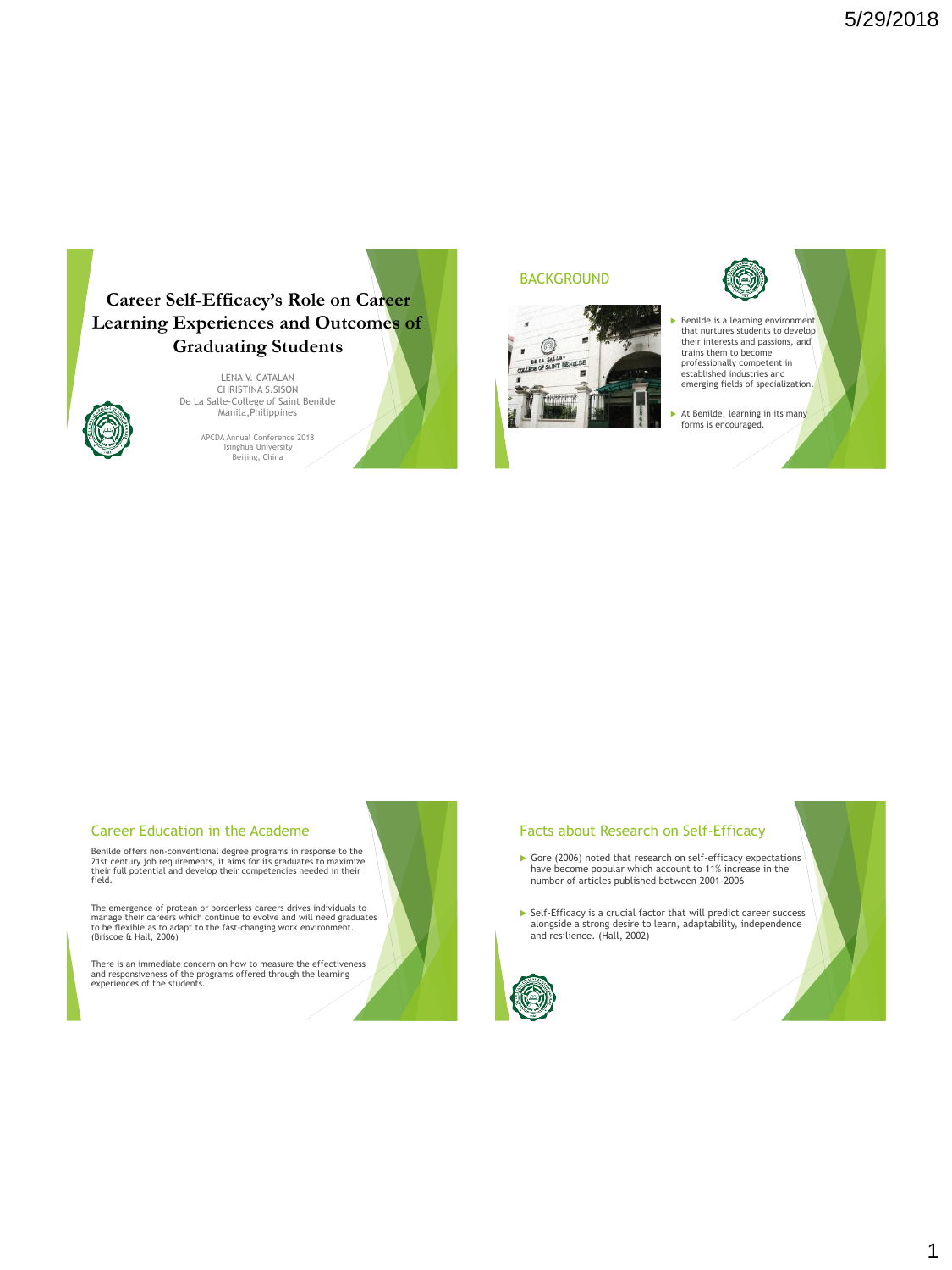### Related Literature

- Self-efficacy as defined by Bandura (1982) refers to individual's perception or personal beliefs in his capability and skills in doing something under various circumstances.
- Several researches on career development focused on the use<br>of self-efficacy or some combination of the four sources of<br>efficacy information as they relate to career outcomes (e.g.<br>Makki, Javaid & Bano, 2016; Hendricks, 20



### SOCIAL COGNITIVE CAREER THEORY (Lent, Brown & Hackett, 1994)

- Domain specific self-efficacy belief is an important determinant of career behavior.
- Self-efficacy triggers a person's intent to engage in activities towards a desired outcome or performance.
- Four sources of efficacy information are mastery experience, vicarious learning, social persuasion and physiological feedback.
- The nature and quality of academic learning and preparation rely on the person's cognition, physical attributes, environment and social factors









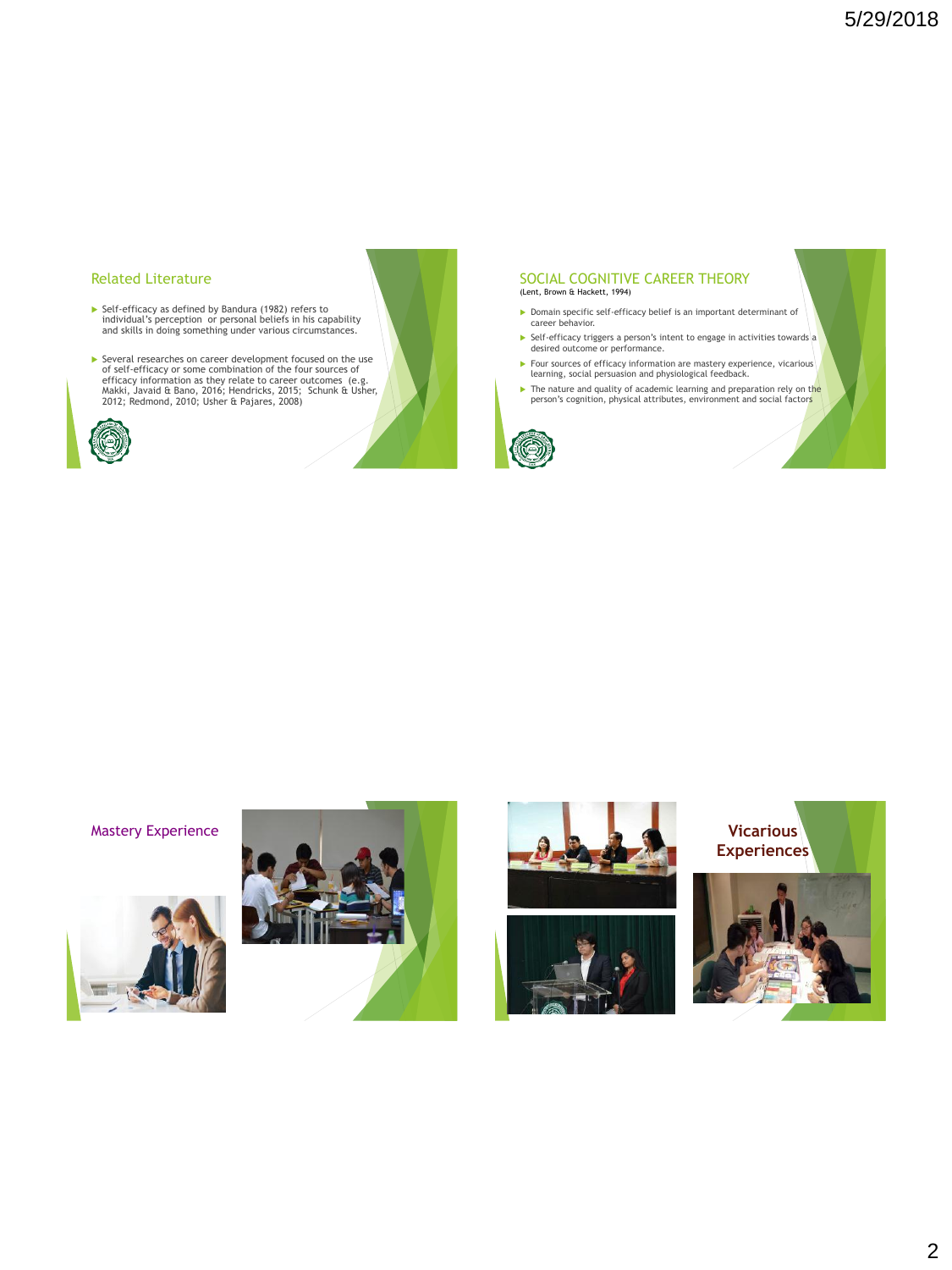





Physiological State







### Definition of Terms

- Gareer Self-Efficacy individual's self-assurance in his/her capacity to perform well on the job as well as handle one's career growth (O'Brien, 2003)
- Career Engagement the degree to which somebody is proactively developing his or her career as expressed by diverse career behaviors (Hirschi, 2014)
- Work Readiness "the possession of skills and attributes that ensure employability and enable success in the workplace" (Caballero & Walker, 2010)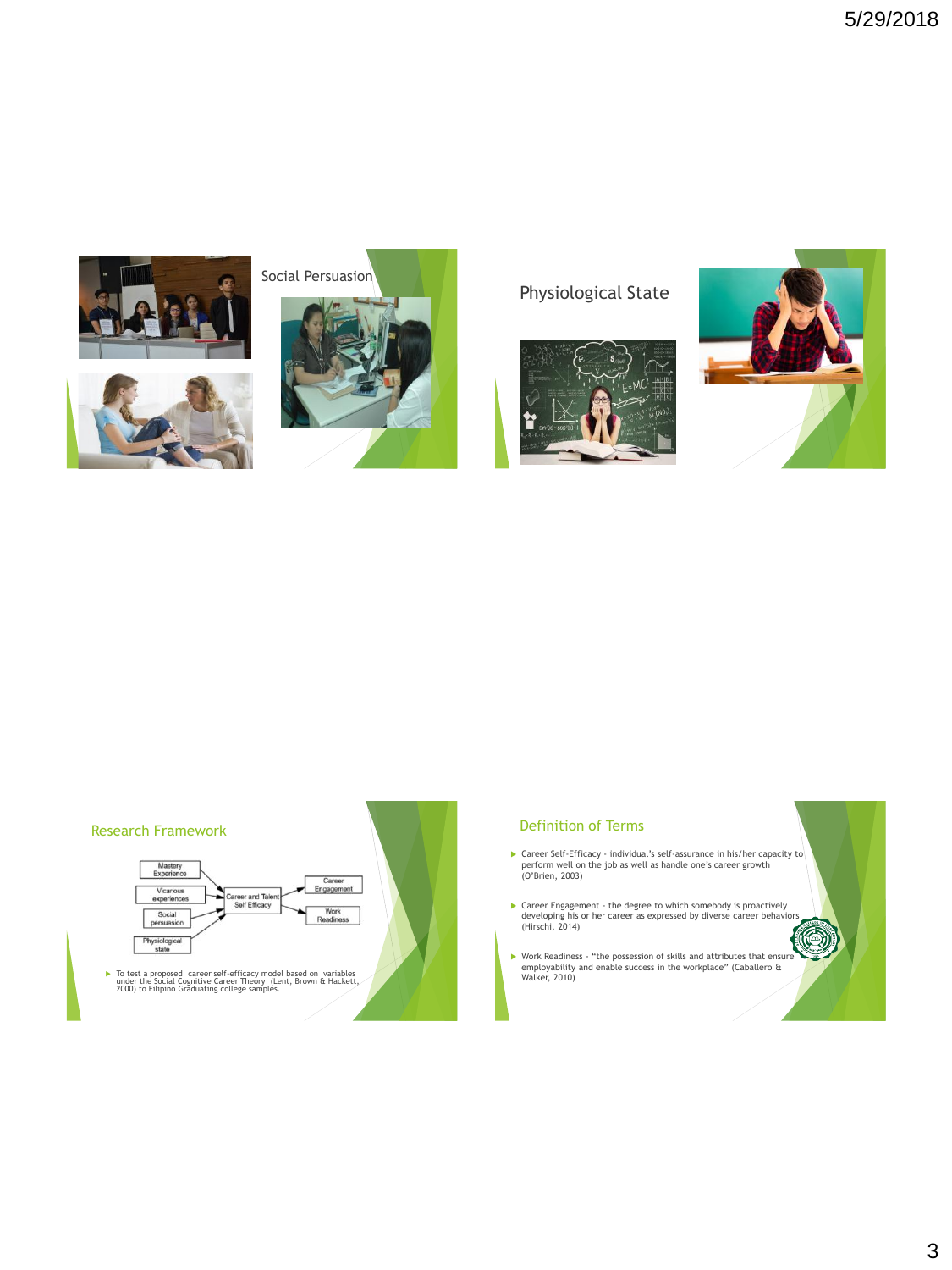### Research Focus

- Determine the sources and influences of career self-efficacy on performance outcomes of graduating students
- Describe the sources that have significant influence on the career development self-efficacy of the students



### Research Focus

- $\blacktriangleright$  Identify the level of work readiness and career engagement of students
- Determine the relationship between and among the sources of self-efficacy information and the perceived work readiness and career engagement of students
- Explain career self-efficacy's role as a mediating variable between the students' learning experiences (sources of efficacy information) and the students' work readiness and career engagement

### Method

- **Cross-sectional, explanatory research design**
- $\blacktriangleright$  Purposive sampling
- -Composed of 306 graduating students who already completed their course and/or on-the-job training
- Ages range from 18 to 24 years old, with mean of 20.58 years old (SD=1.375).
- $-$  Male respondents 51.6% (m=158) and 48.4% female (f=148).
- Majority are Filipinos (98%).
- - 25.5% (f=78) are Scholars



| Constructs                     | No. of Items    | <b>Authors</b>                            |
|--------------------------------|-----------------|-------------------------------------------|
| Mastery Experience             | 6               | Usher & Pajares (2008)                    |
| Vicarious Experience           | 6               | Usher & Pajares (2008)                    |
| Social Persuasion              | $6\overline{6}$ | Usher & Pajares (2008)                    |
| Physiological state            | 6               | Usher & Pajares (2008)                    |
| Career Self-Efficacy           | 18              | Yuen, Gysbers, Chan, Lau & Shea<br>(2010) |
| Career Engagement              | 9               | Hirschi, Freund & Hermann (2014)          |
| <b>Work Readiness</b>          | 46              | Walker, Storey, Costa & Leung<br>(2015)   |
| -Work Competence               | 14              |                                           |
| -Social Intelligence           | $\mathbf{8}$    |                                           |
| -Organizational Acumen         | 16              |                                           |
| -Personal Work Characteristics | $\mathbf{8}$    |                                           |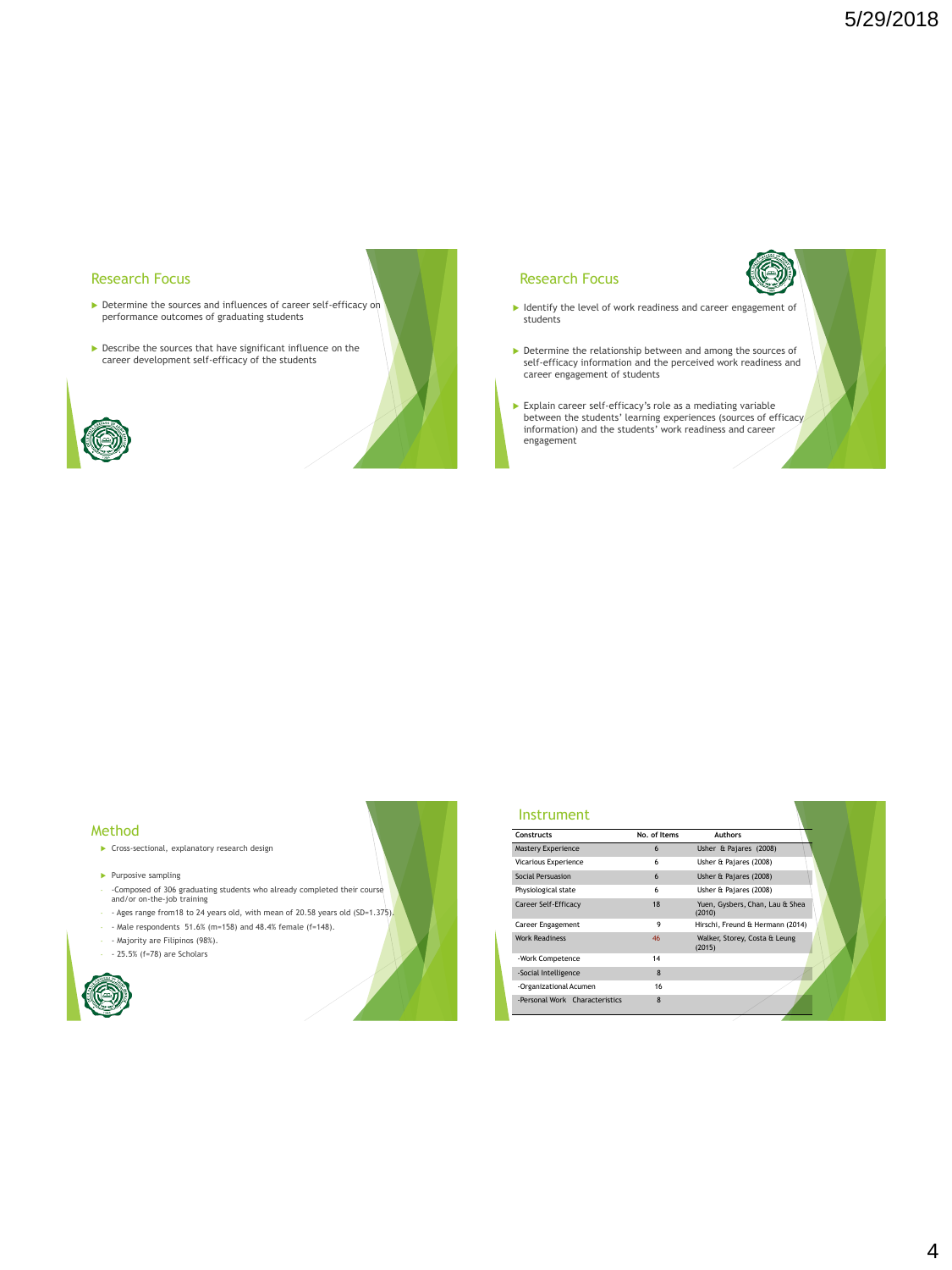| Descriptive Statistics of Self-Efficacy Sources, Career |       | <b>Self-Efficacy &amp; Career Outcomes</b> |           |                |  |
|---------------------------------------------------------|-------|--------------------------------------------|-----------|----------------|--|
| Variables                                               | Mean  | Interpretation                             | <b>SD</b> | Cronbach Alpha |  |
| Sources of Self-Efficacy                                |       |                                            |           |                |  |
| -Mastery Experience                                     | 3.943 | Moderate                                   | .508      | 0.691          |  |
| -Vicarious Experience                                   | 4.100 | Moderate                                   | .594      | 0.816          |  |
| -Social Persuasion                                      | 3.964 | Moderate                                   | .655      | 0.897          |  |
| - Physiological State                                   | 3.337 | Moderate                                   | .900      | 0.890          |  |
| $n - 306$                                               |       |                                            |           |                |  |

 $\mathbf{V} = \mathbf{V} \cdot \mathbf{V}$ 

## *Descriptive Statistics of Self-Efficacy Sources, Career Self-Efficacy & Career Outcomes*

| Variables                       | Mean  | Interpretation | <b>SD</b> | Cronbach Alpha |  |
|---------------------------------|-------|----------------|-----------|----------------|--|
| Career Self-efficacv            | 4.223 | Above average  | .528      | 0.941          |  |
| <b>Career Engagement</b>        | 4.116 | Above average  | .642      | 0.914          |  |
| <b>Work Readiness</b>           | 3.200 | Above average  | .297      | 0.915          |  |
| -Work Competence                | 3.309 | Above average  | .374      | 0.876          |  |
| -Social Intelligence            | 3.175 | Above average  | .506      | 0.861          |  |
| - Organizational Acumen         | 3.590 | Above Average  | .331      | 0.896          |  |
| - Personal Work Characteristics | 3.253 | Above average  | .619      | 0.868          |  |
|                                 |       |                |           |                |  |



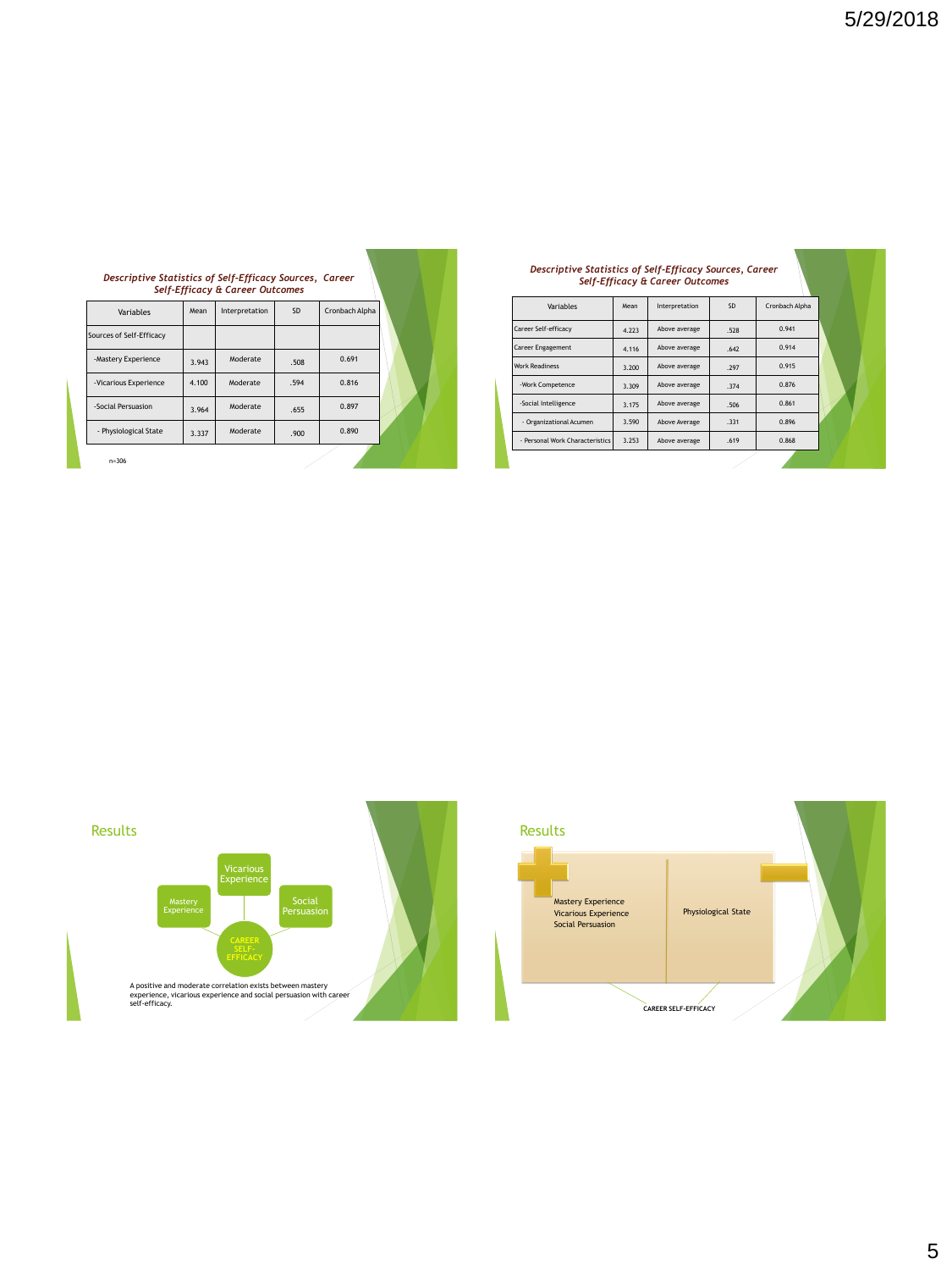

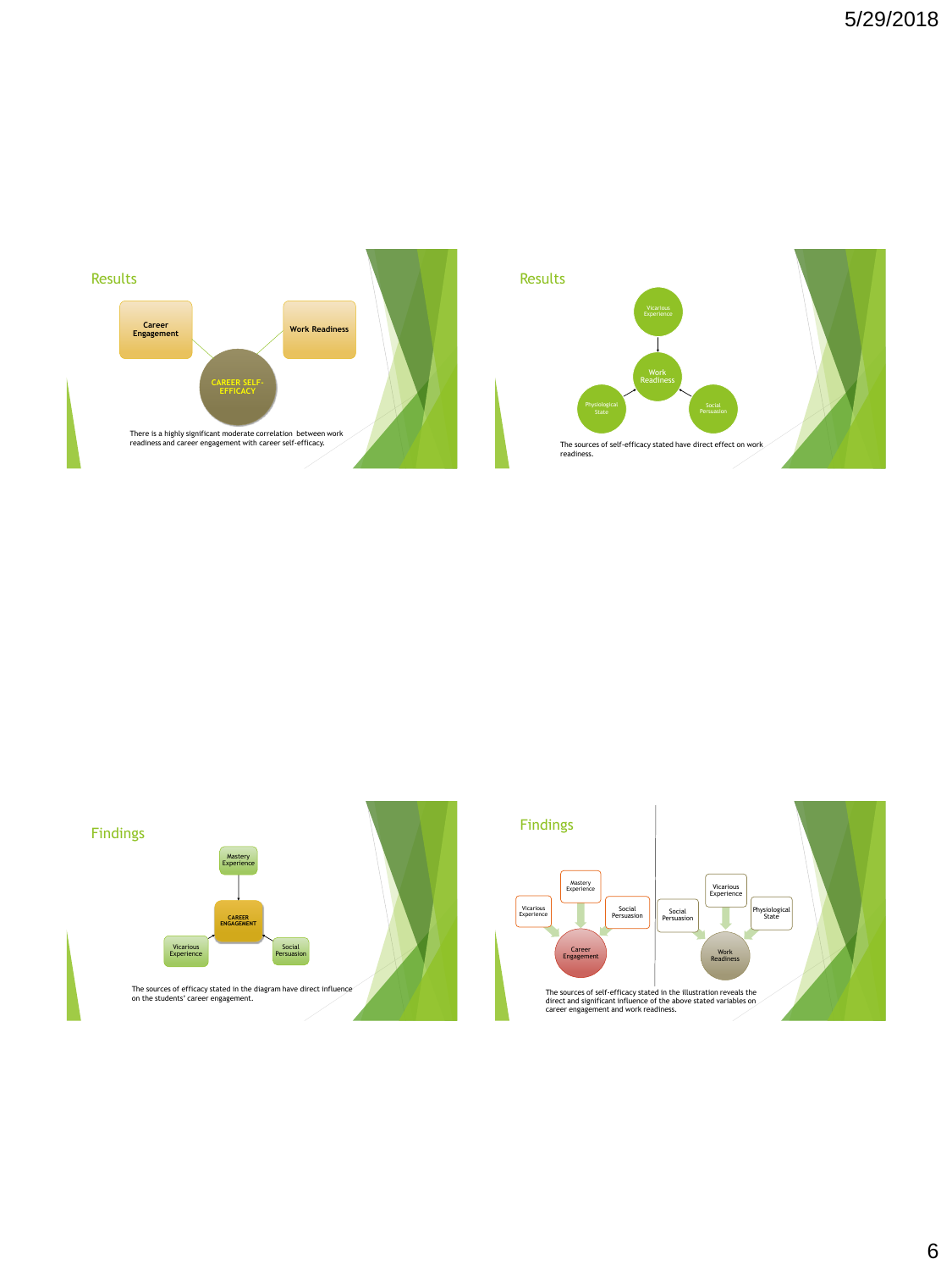





7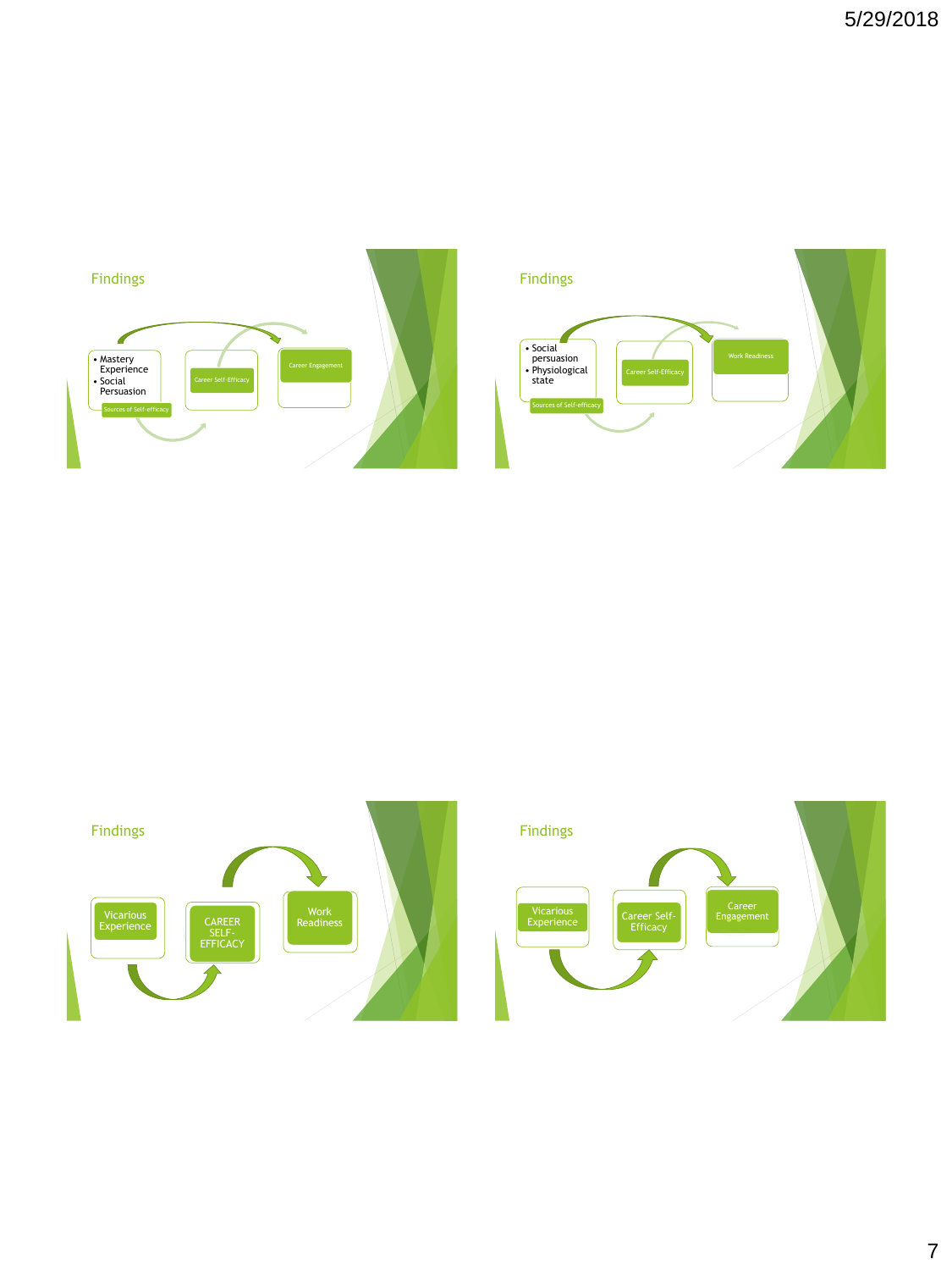

### **Conclusions**

Based on the results, this research concludes that:

- All of the sources of self-efficacy have significant direct effect on the students' career self-efficacy.
- Career self-efficacy of the graduating Filipino college students partially mediates the relationship of mastery experience and social persuasion (as sources of self-efficacy) on their perceived career engagement.



### **Conclusions**

- Career self-efficacy of the graduating Filipino college students partially mediates the relationship of social persuasion and physiological state (as sources of self-efficacy) on their perceived work readiness.
- Career self-efficacy fully mediates the relationship between vicarious experience and perceived work readiness.
- Career self-efficacy fully mediates the relationship between vicarious experience and perceived career engagement.





### Implications of Results

- $\blacktriangleright$  The emphasis on 21<sup>st</sup> century work competencies reveal that the academic preparation or performance in class alone is only one factor among many<br>that would help prepare the student to the world of work and prompt him to<br>initiate career-related behaviors.
- The research shows the importance of the different sources of self-efficacy in the individual that affirms the need to expose students to various learning experiences that will enable them to develop career self-efficacy.
- Witnessing others perform successfully on the job can provide individuals with a sense of confidence in their ability to do similar activities (Bandura, 1997; Schunk, Hanson, & Cox, 1987).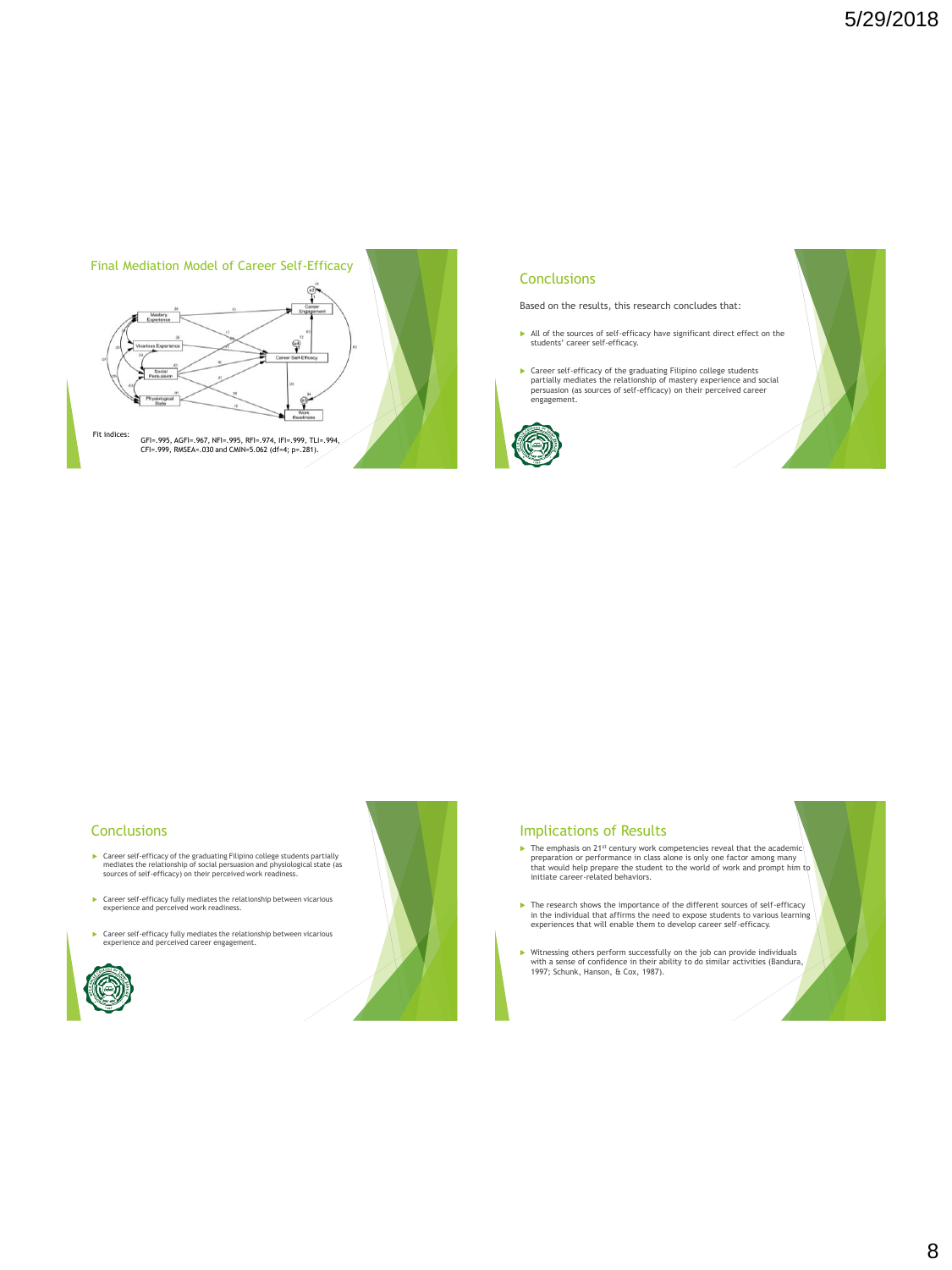### Implications of Results

- Providing the student opportunities to assess his values, interests and abilities, to network and participate in career-related events can help bring about career engagement.
- Mentors, teachers, formators, OJT supervisors, alumni and other significant people in the lives of the students play important roles as models.



### Implications of Results

- It is a good move by the college to get<br>practitioners/known professionals in their field to<br>teach students; it allows them to have good role models<br>on how to become better/skilled in their field/occupation.
- For Career Development Professionals, provision of programs/activities that will allow the students to get to know more skilled/competent people in their field to share best practices ought to be emphasized.

a

### Implications of Results

- Encourage active learning both inside and outside the classroom to increase students' self-efficacy and reinforce work readiness and career-related behaviors.
- > Program development and partnership with the academic<br>sector are crucial to be able to provide students with vicarious<br>and holistic learning experiences (e.g. student immersion,<br>internship, real-life simulation, active l



Q & A